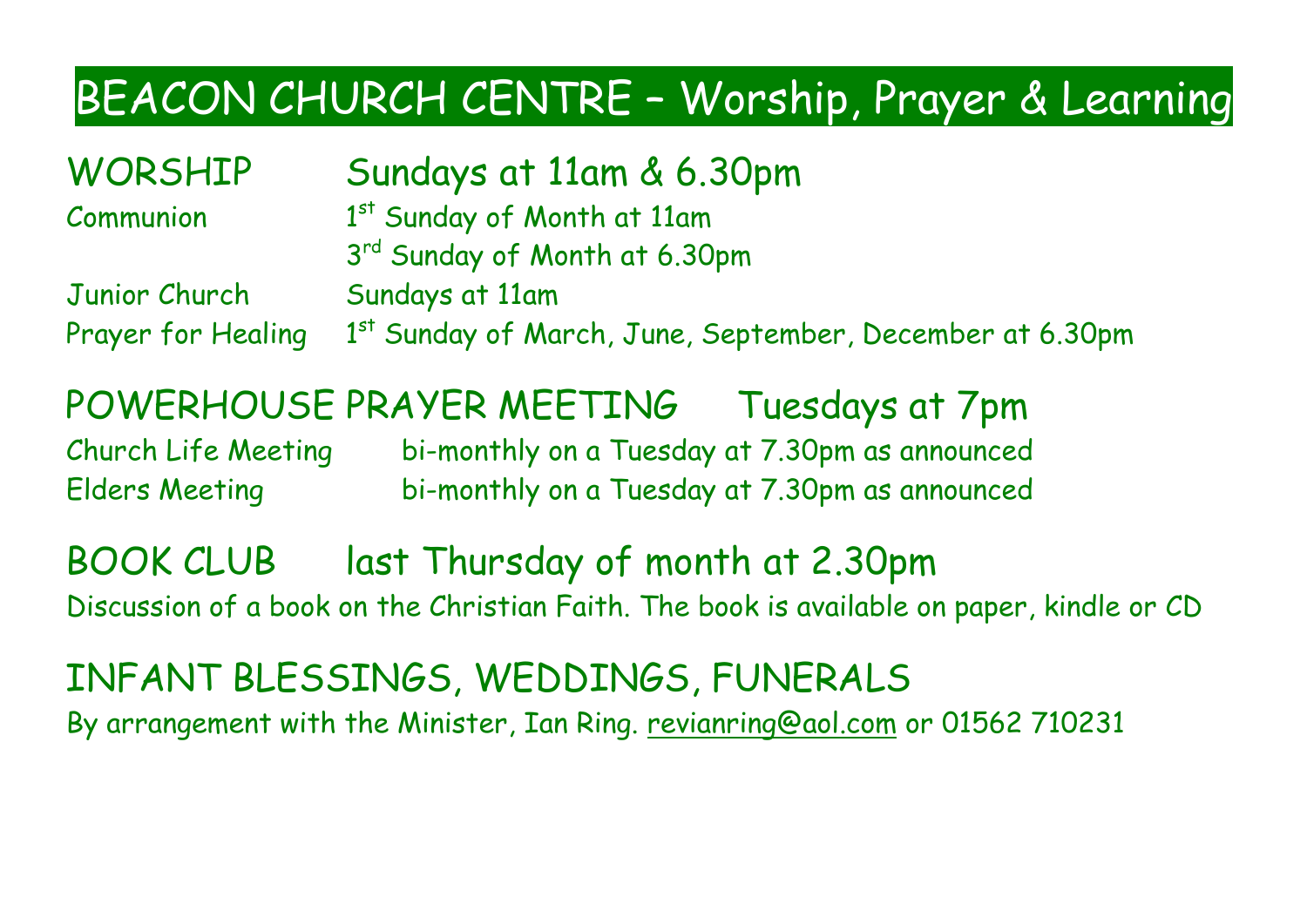### BEACON CHURCH CENTRE – Special Events 2014

FAMILY WORSHIP 11am with Uniformed Organisations Parade

30<sup>th</sup> March Mothering Sunday 22<sup>nd</sup> June Whetty Lane Anniversary & Strawberry Tea 21<sup>st</sup> September Harvest & 157<sup>th</sup> Church Anniversary 14<sup>th</sup> December Gift Service NB These events are fixed for Mothering Sunday, 4<sup>th</sup> Sunday of June, 3<sup>rd</sup> Sunday of September and 2<sup>nd</sup> Sunday of December respectively

### EASTER

MAUNDAY THURSDAY, 18<sup>th</sup> April 7.30pm Communion GOOD FRIDAY, 19th April 10am Walk of Witness

EASTER DAY, 21<sup>st</sup> April 8am Early Communion

7.30pm Worship 11am Family Communion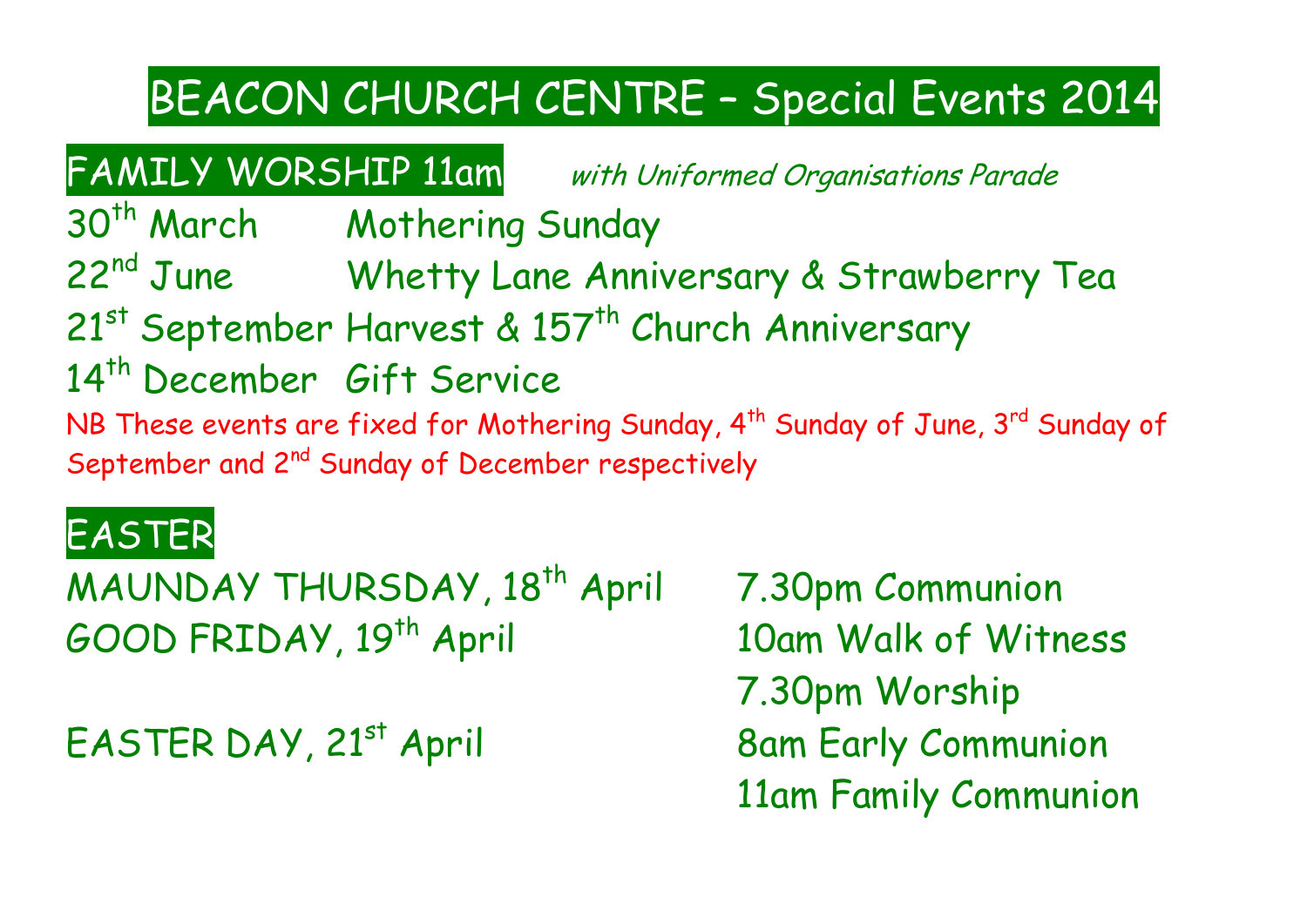#### 6.30pm Resurrection Praise

Events happen annually but obviously the date changes

**PENTECOST** Sunday 8<sup>th</sup> June 11am & 6.30pm Events happen annually but obviously the date changes HARVEST & 157th CHURCH ANNIVERSARY Sunday 21st September 11am & 6.30pm Always on 3rd Sunday of September REMEMBRANCE SUNDAY With Uniformed Organisations Parade Sunday 8<sup>th</sup> November 6.30pm Civic Service Always on 2<sup>nd</sup> Sunday of November LIGHTS OF LOVE SERVICE an opportunity to remember loved ones Sunday 30<sup>th</sup> November 4pm

Always on the Sunday after Rubery Christmas Lights are turned on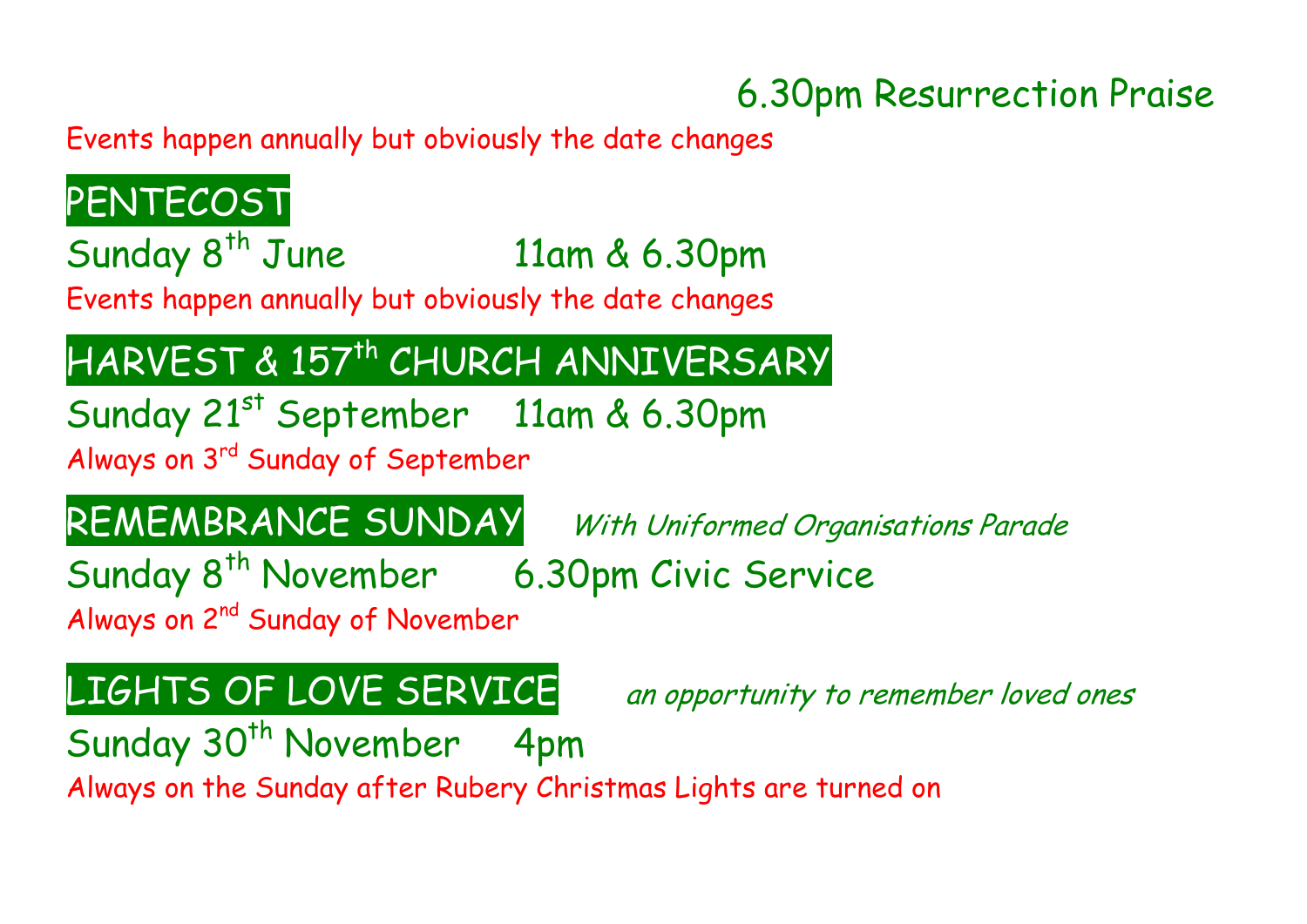CHRISTMAS

Sunday 21<sup>st</sup> December 6.30pm CAROLS BY CANDLELIGHT

With Rubery Youth Marching Band & Community Groups

Always on the 3<sup>rd</sup> Sunday of December

Wednesday 24<sup>th</sup> December 11.30pm CHRISTMAS COMMUNION Always on Christmas Eve

#### FELLOWSHIP EVENTS

EASTER BRUNCH Saturday 20<sup>th</sup> April 10am to 12.30pm A regular Easter Saturday event

STRAWBERRY TEA Sunday 20<sup>th</sup> June 2.30pm to 4.30pm May not be repeated

**HARVEST SUPPER** Saturday 20<sup>th</sup> September 7.30pm Always on the Saturday before the 3<sup>rd</sup> Sunday of September

CHRISTMAS CRACKER Saturday 29<sup>th</sup> November 10am to 1pm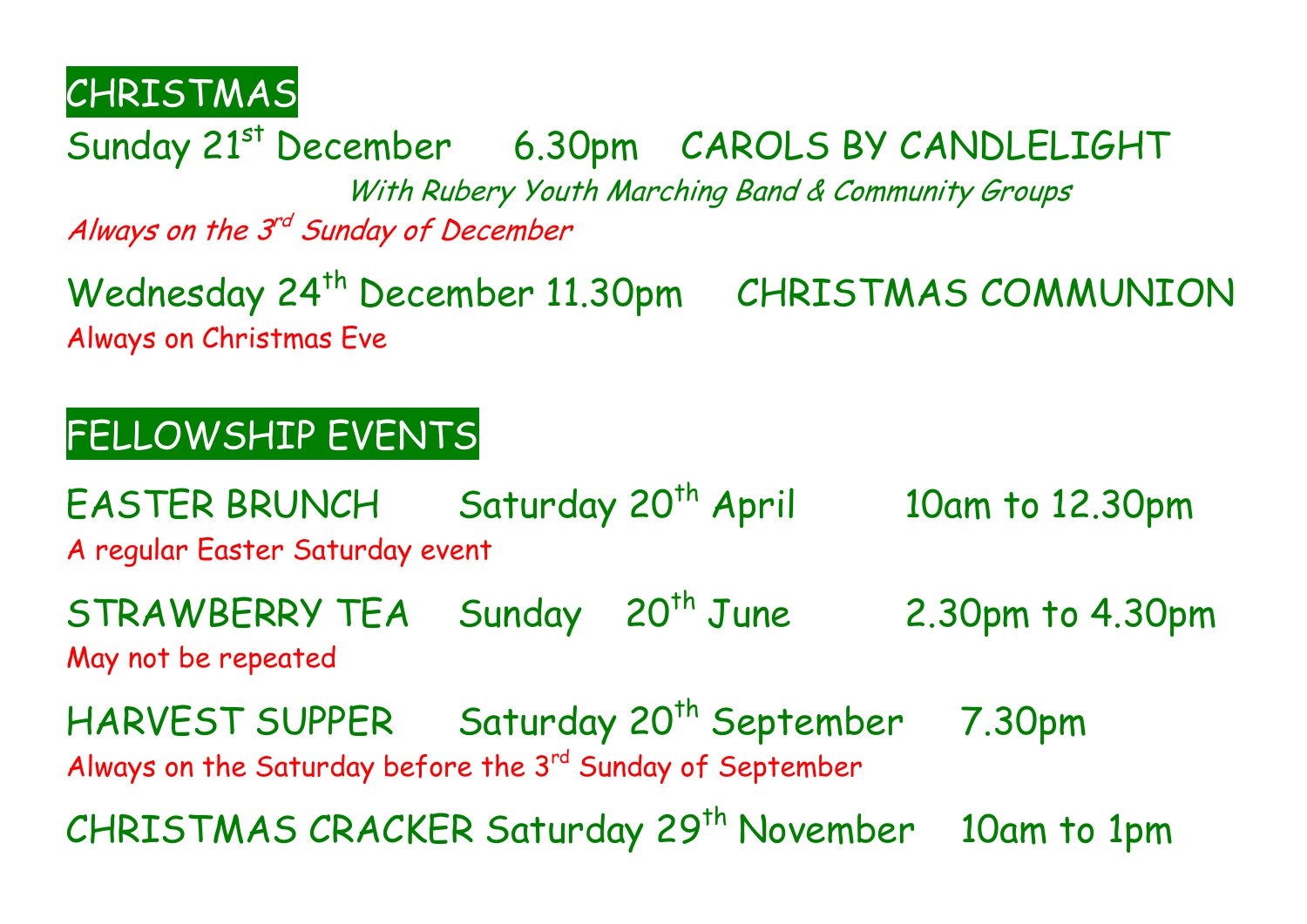Always on last Saturday of November

## CHRISTMAS DINNER Thursday 25<sup>th</sup> December 12.30pm

A regular Christmas Day Event. Must be pre-booked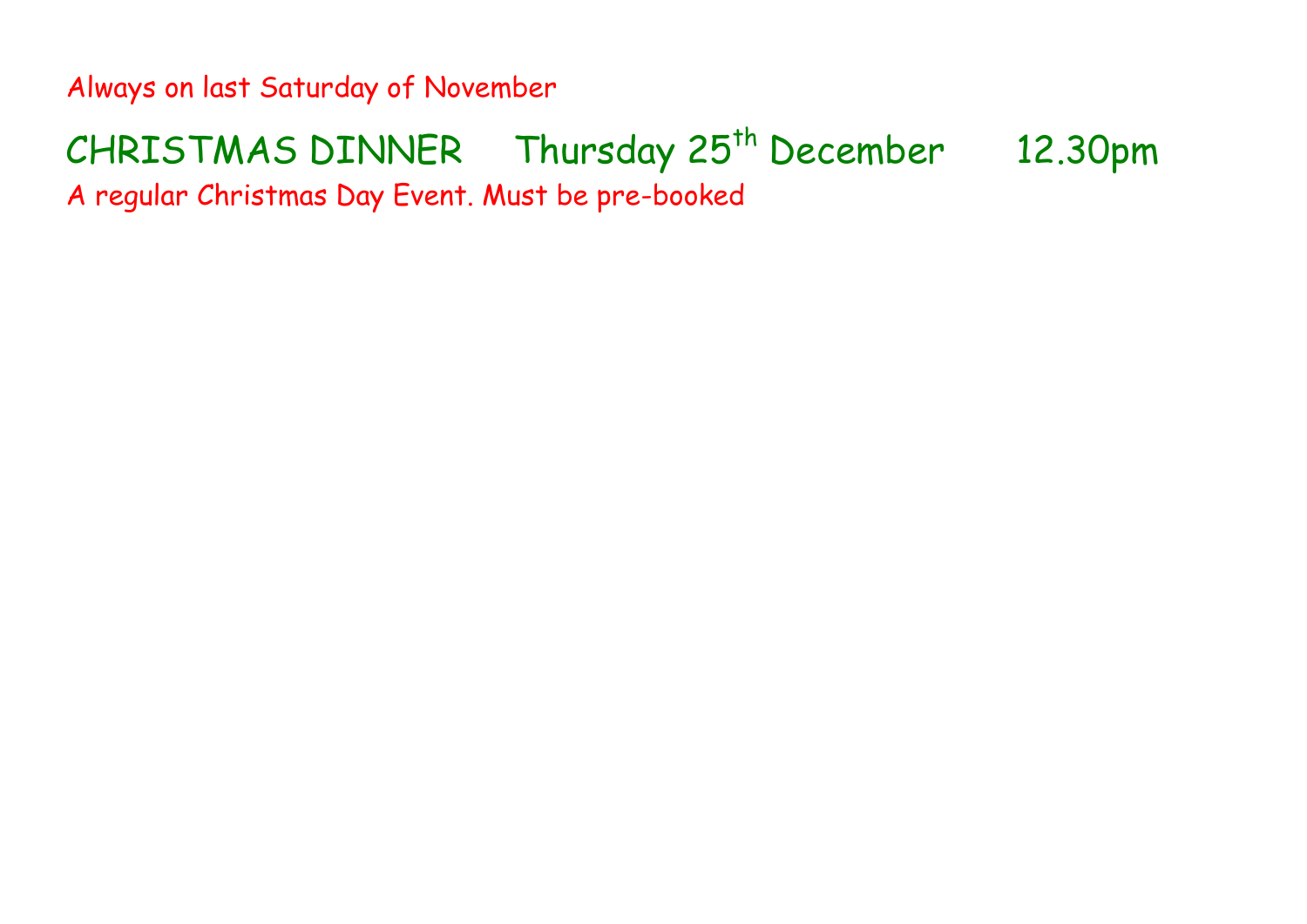### BEACON CHURCH CENTRE - Regular Activities

### MONDAY

### WATERCOLOUR GROUP 2pm to 4pm £1 per week

A self help group for watercolour painters. Come along and share with others as you paint

#### TUESDAY

COFFEE 10am to 12noon Coffee, Tea, Cakes and an opportunity to meet or make friends

#### WEDNESDAY

RUBERY ARTS & CRAFTS CLUB 10am to 12noon Whatever you art or craft come along and do it whilst you chat

LUNCH CLUB Monthly on a Wednesday at 12.15pm £3 A two course hot dinner cooked on the premises. Must be pre-booked with Jean on 0121 453 3535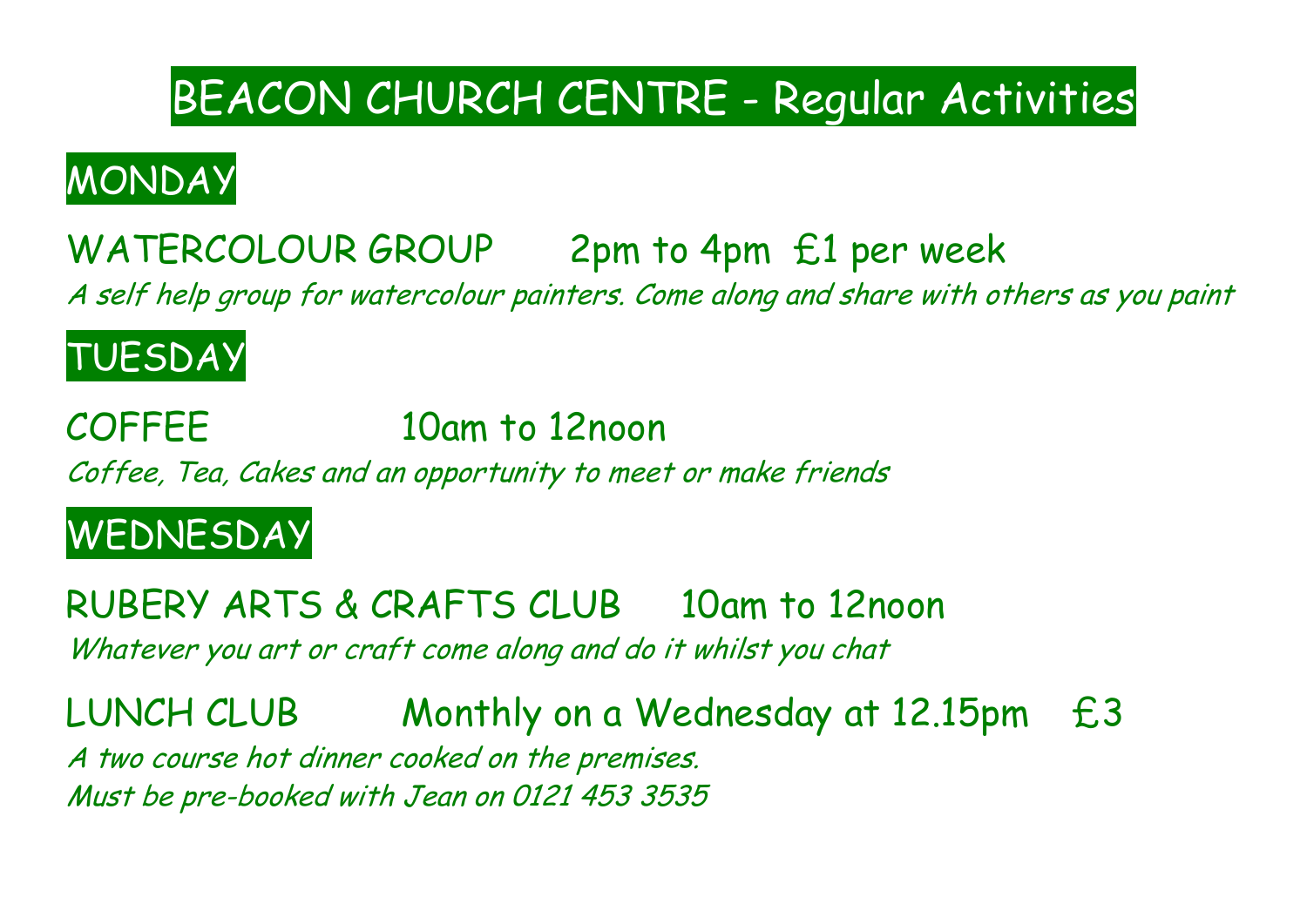RUBERY DRAMA GROUP Wednesday at 7.30pm for rehearsals Performances at end of April and end of October. Formed in 1952 and still going strong, regularly performing to a very high standard RUBERY WOMEN'S INSTITUTE (2nd Wednesday) 7.30pm

SOUTH BIRMINGHAM SILK PAINTERS (4<sup>th</sup> Wednesday) 7.30pm

#### **THURSDAY**

BLOOD TRANSFUSION SERVICE six times a year

RUBERY ADULT SCHOOL alternate weeks 2.00pm

#### FRIDAY

RUBERY ART CLUB 9.30am

BEACON LINE DANCERS from 7pm

Beginners at 7pm, Intermediates at 8pm

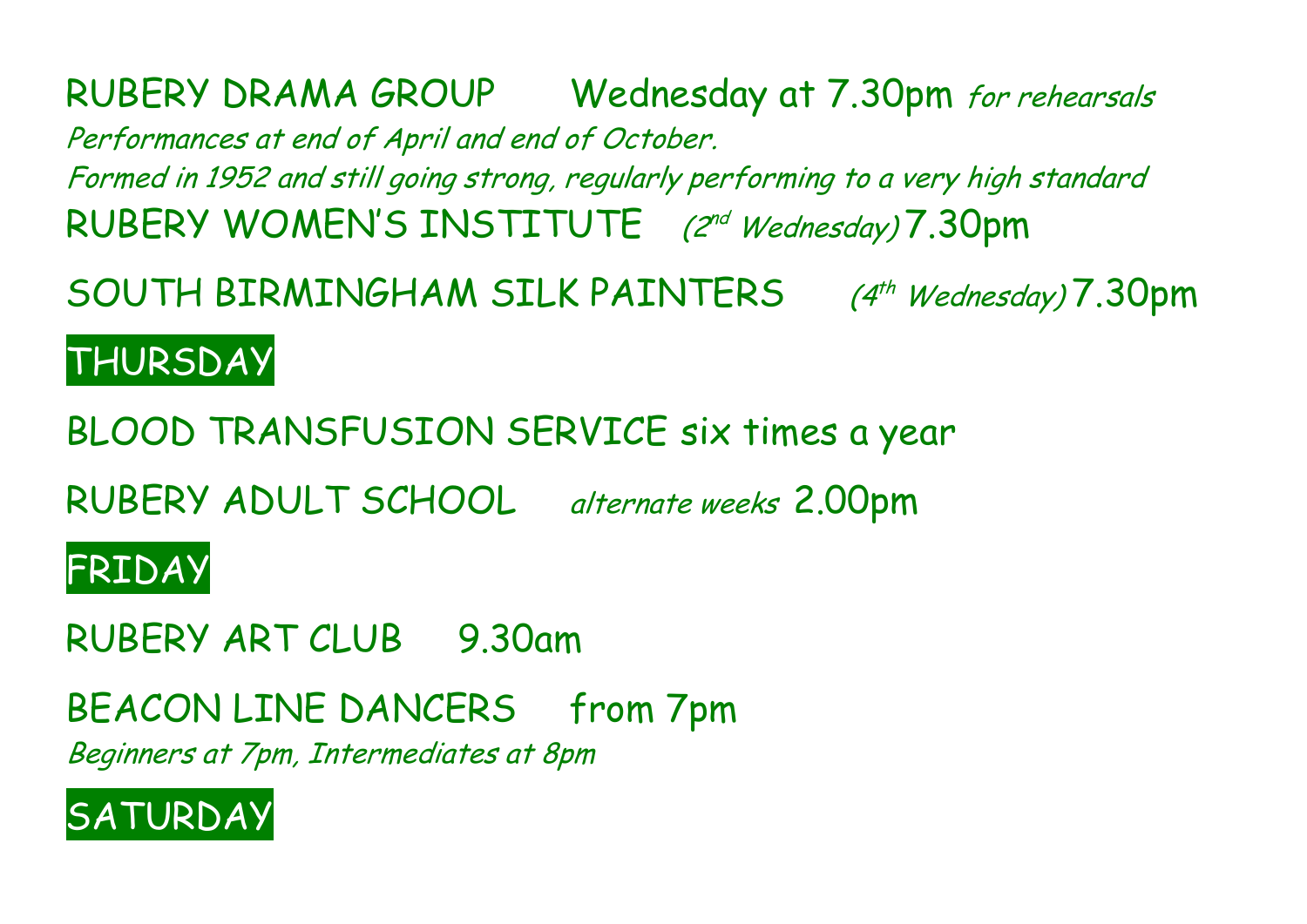QUIZ The Ray Letts Quiz Cup Monthly on Saturday at 7.30pm General Knowledge Quiz. Teams of 4. £4 per person includes refreshments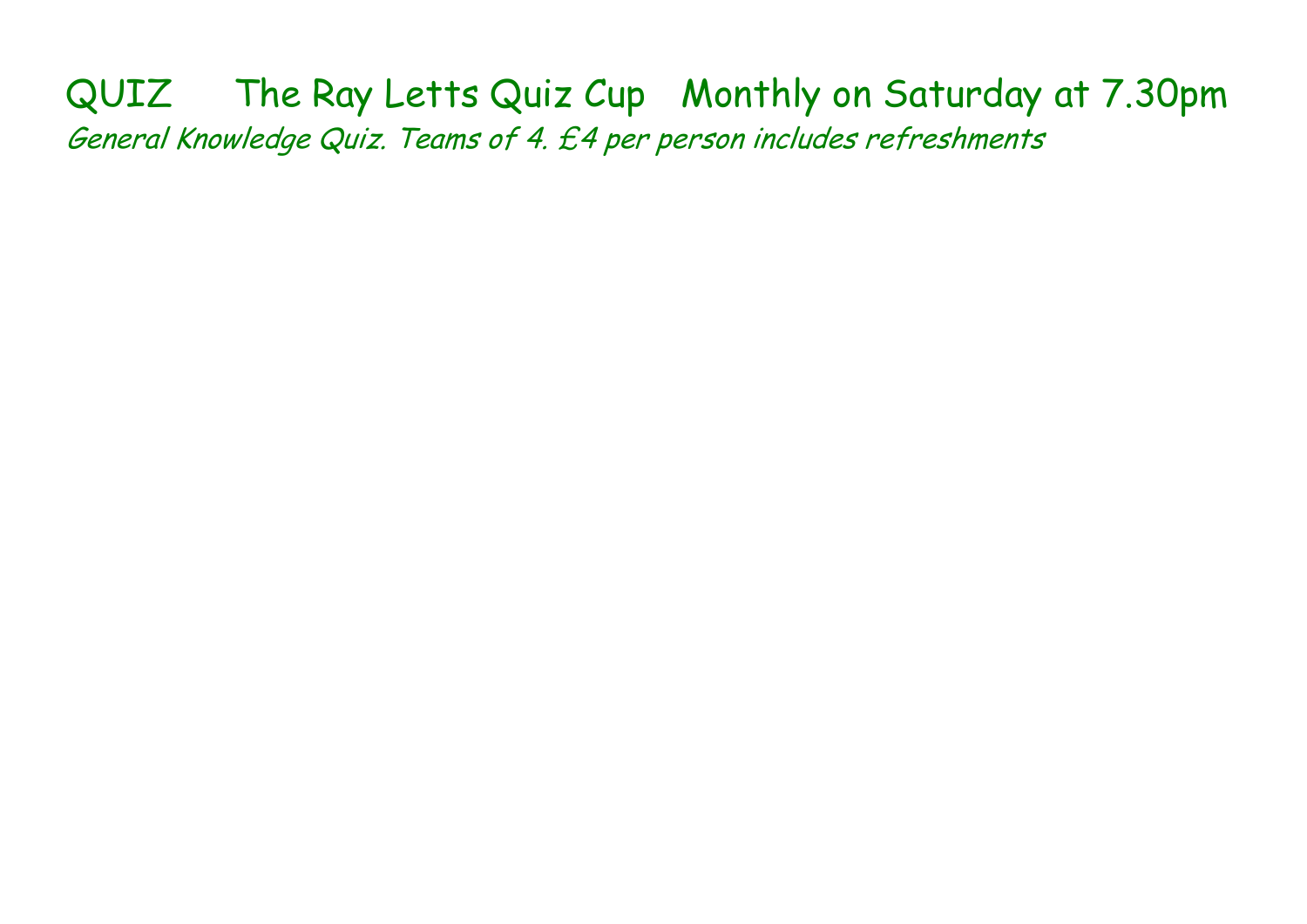#### YOUTH & CHILDREN'S ACTIVITIES

277<sup>th</sup> BIRMINGHAM SCOUT GROUP Monday (school terms) Beavers (aged 6-8) 6.00pm to 7.15pm Cubs (aged 8-10) 7.15pm to 8.30pm Scouts (aged 10-14) 7.15pm to 9.00pm

150<sup>th</sup> BIRMINGHAM GUIDES and BROWNIES Tuesday (school terms) Brownies (aged 7-10) 6.00pm to 7.15pm Guides (aged 10-14) 7.30pm to 9.00pm

BEACON BABES TODDLER GROUP Thursday (school terms) 10.00am to 11.30am Cost: £2 per week Includes Refreshments Contact: Robert Griffiths

RUBERY YOUTH MARCHING BAND Monday at 7pm

THEATRICALS Saturday at 9am